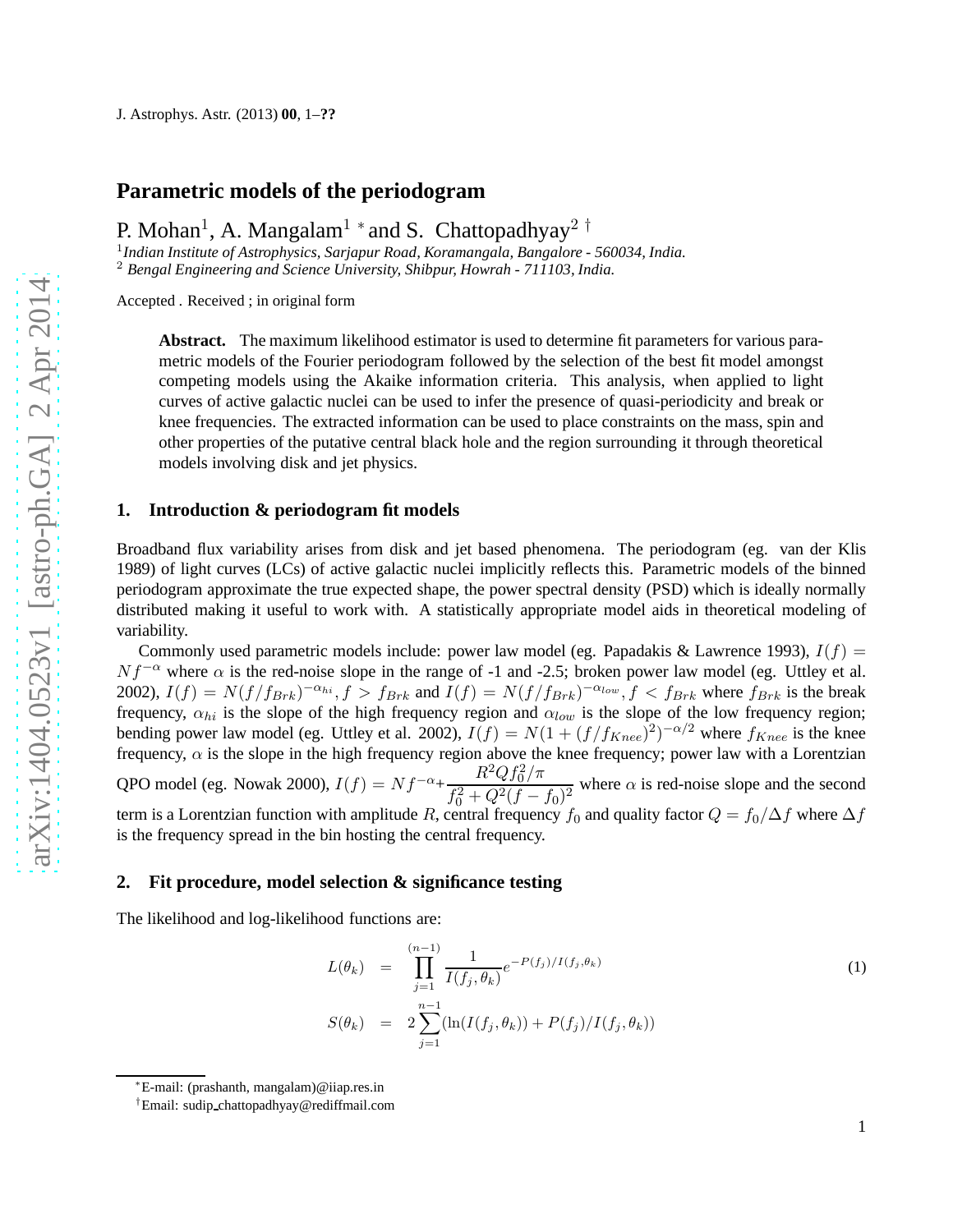$L(\theta_k)$  is the likelihood function,  $\theta_k$  are the parameters of the parametric models,  $I(f_j, \theta_k)$ , to be estimated and  $P(f_i)$  is the data periodogram. Determining  $\theta_k$  which minimize S yields the maximum likelihood values. Confidence levels are determined in a similar manner as that described in Press et al. (2007) for the  $\Delta \chi^2$ method. Model selection is carried out using the Akaike information criteria (AIC) and the relative likelihood (RL). The AIC measures the information lost when a model is fit to the data. The model with least information loss (least AIC) is assumed to be the null model. The likelihood of other models describing the data as well as the null is determined using the the relative likelihood (eg. Burnham & Anderson 2004). The AIC and RL are defined as:

$$
AIC = S(\theta_k) + 2p_k
$$
  
\n
$$
\Delta_i = AIC_{\text{min}(\text{model i})} - AIC_{\text{min}(\text{null})}
$$
  
\n
$$
L(\text{model i}|\text{data}) = e^{-\Delta_i/2}
$$
  
\n
$$
RL = 1/L(\text{model i}|\text{data})
$$
\n(2)

Where  $p_k$  is a penalty term = number of parameters  $\theta_k$  used in the model,  $L$ (model i|data): likelihood of model *i* given the data, RL:likelihood ratio of model *i* relative to that of the null. Models with  $\Delta_i \leq 2$  are close to the best fit, those with  $4 \leq \Delta_i \leq 7$  are considerably less supported and those with  $\Delta_i > 10$  and  $RL > 150$ cannot be supported (Burnham & Anderson 2004) in which case the null remains the best fit. On subtraction of the PSD from it, the periodogram ideally comprises of  $\chi^2$  distributed white noise (eg. Chatfield 2009). The residue from the best fit to the data is tested against the  $\chi^2$  distribution using a goodness of fit test. A 99% significance level (based on its cumulative distribution function) then reveals the outlying QPO.

## **3. Application, results & conclusions**

The XMM Newton X-ray light curve (0.3 keV - 10 keV) of REJ 1034+396 which revealed a QPO of  $\sim$  3733 s (Gierlinski et al. 2008) is analyzed using the periodogram (296 bins) with the above fit models (results in Table 1). The power law with QPO model (Fig. 1) is the best fit model with an  $AIC = 149.8$  and a significance of the QPO > 99.94 %. Parameter estimation with MLE and model selection with AIC is computationally efficient when compared to Monte-Carlo simulations based procedures (Uttley et al. 2002). Any other parametric model can be easily incorporated into this procedure. If a statistically significant QPO is detected, a lower limit to the black hole mass and constraints on its spin can be placed assuming that the QPO is from an orbital signature. Theoretical models considering general relativistic effects and emission region structure can be used to simulate PSDs which can then be compared with observations to yield constraints on physical parameters.

## **References**

Burnham, K. P. & Anderson, D. R., 2004, Sociological Methods & Research, 33, No. 2, 261

Chatfield, C., 2009, *The Analysis of Time Series*, 6th edition, Chapman & Hall

Gierliński, M., Middleton, M., Ward, M. & Done, C., 2008, Nature, 455, 369

Nowak, M. A. 2000, MNRAS, 318, 361

Papadakis, I. E. & Lawrence, A. 1993, MNRAS, 261, 612

Press, W. H., Teukolsky, S. A., Vetterling, W. T., Flannery, B. P., 2007, *Numerical Recipes*, 3rd edition, Cambridge University Press

Uttley, P., McHardy, I. M. & Papadakis, I. E. , 2002, MNRAS, 332, 231

van der Klis, M. 1989, ARA&A, 27, 517